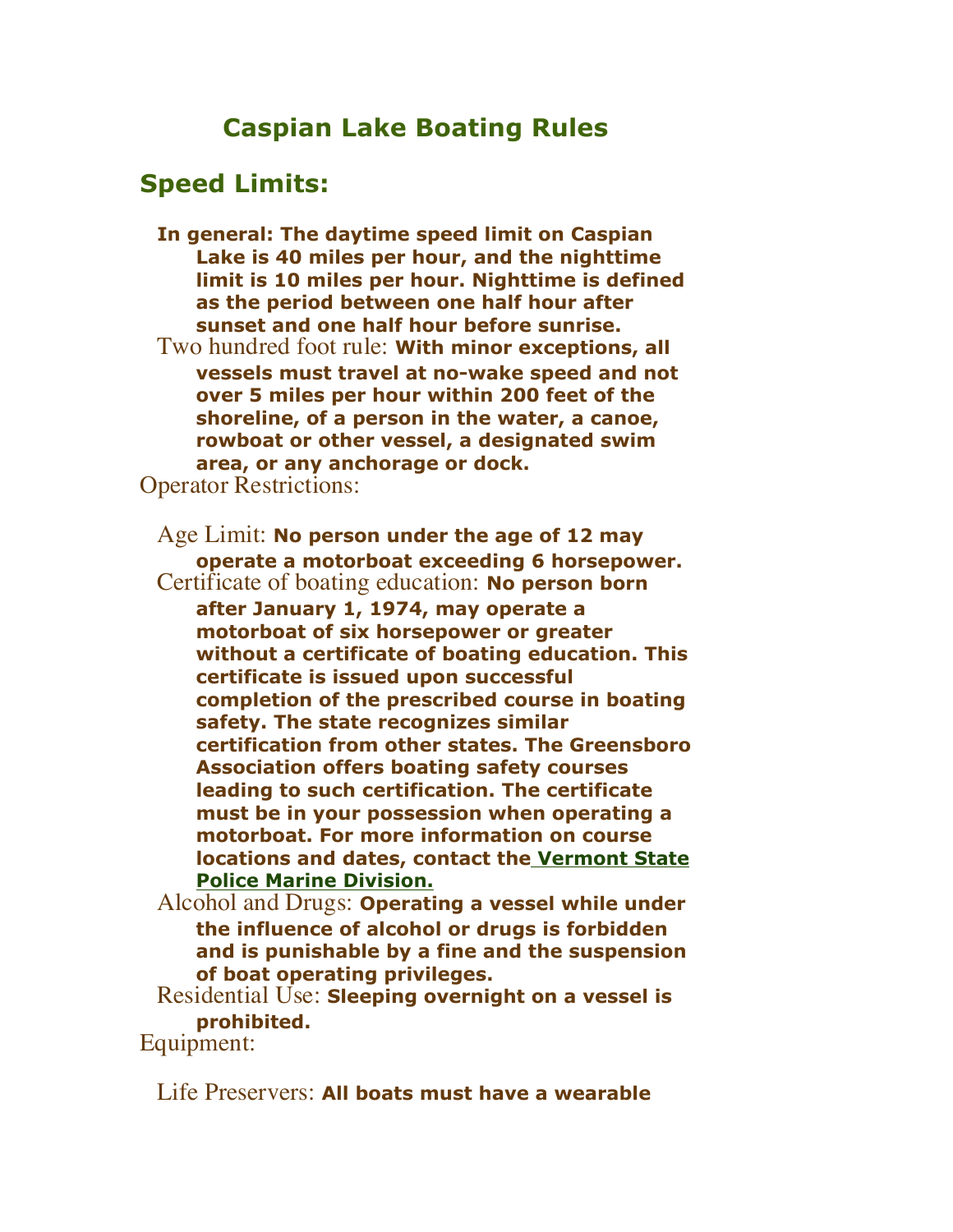**type PFD (personal flotation device) for each person on board or being towed. Each PFD must be in good condition and readily available, and the proper size for the intended wearer. In addition, boats 16 feet in length or longer must carry a type IV throwable device.** Lights: **All vessels, including canoes, must carry and show lights when underway between sunset and sunrise. Motorboats must have red and green running lights forward and a white light visible from all directions aft. Manually propelled boats must carry a lantern which shall be displayed in sufficient time to prevent collision.**

Water Skiing and "Jet Skis"

Water Skiing: **A water skier must wear an approved personal flotation device. There must be an observer in the boat (in addition to the operator) who is at least 12 years old.**

- Ski slalom courses: **There are rules governing the construction, location and use of ski slalom courses on Caspian Lake. These are set forth in the Vermont Boat Safety book on Operating Laws and Regulations. The use of any such course for purposes other than water skiing is prohibited.**
- Personal watercraft: **Use of jet skis, personal watercraft or any other Class A vessel which uses an inboard engine powering a water jet pump as its primary source of motive power is prohibited.**

Right of Way and Boat Handling:

Approaching other boats: **When two boats are approaching head-on, each shall bear to the right leaving the other boat on the left side. At an angle, the boat on the right has right-ofway. Powerboats should yield the right-of-way to all canoes, rowboats, sailboats and windsurfers.**

Managing boat wake: **The wake from your boat must not endanger anyone else. Canoes and**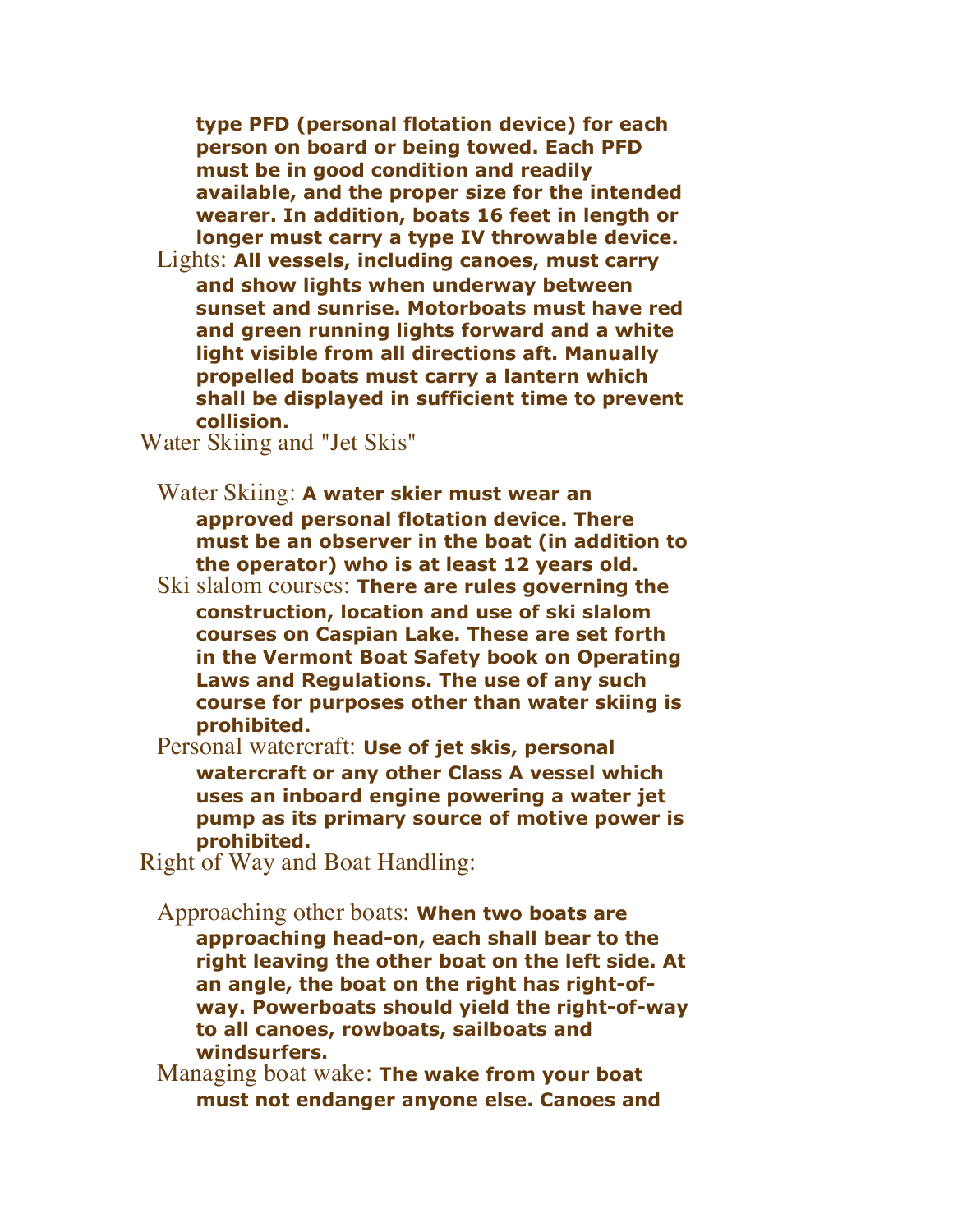**small boats are especially vulnerable to highwake turbulence, and you are responsible for any act of yours which endangers or jeopardizes the safety, life or property of another person.**

- Overloading: **Do not exceed the recommended number of people your boat is built to carry safely, as shown on the plate mounted on the transom.**
- Divers: **Wholly submerged divers and snorklers must display a divers-down flag, which has a white diagonal stripe on a red background. No vessel, except a canoe or rowboat, may operate within 200 feet of a divers-down flag.**
- Fisherman: **Be considerate of people fishing. Steer well clear of their lines, whether they are trolling or still fishing. Fisherman over 14 must have a Vermont fishing license.**
- Navigational Hazards: **There are two submerged "islands" in the middle of Caspian Lake and many hidden rocks and shoals close to shores. Know their locations and avoid boat damage and personal injury by steering clear of these hazards.**

Environmental Considerations:

- Wildlife: **Loons, ducks and other birds are especially sensitive to boat traffic. It is a punishable offense to kill or harass any water bird through the operation of a boat on any Vermont lake.**
- Littering: **It is prohibited to throw refuse of any kind in the lake. Take all your trash away with you.**
- Noise: **Sound travels much farther over water than over land, especially in calm weather and at night. Many people come to Caspian Lake to enjoy its quiet beauty and peaceful fishing, which are particularly outstanding during the early morning and evening hours. We suggest that all users of the lake respect this tranquility by limiting noise and boat speeds before 8:00 in the morning and after one half**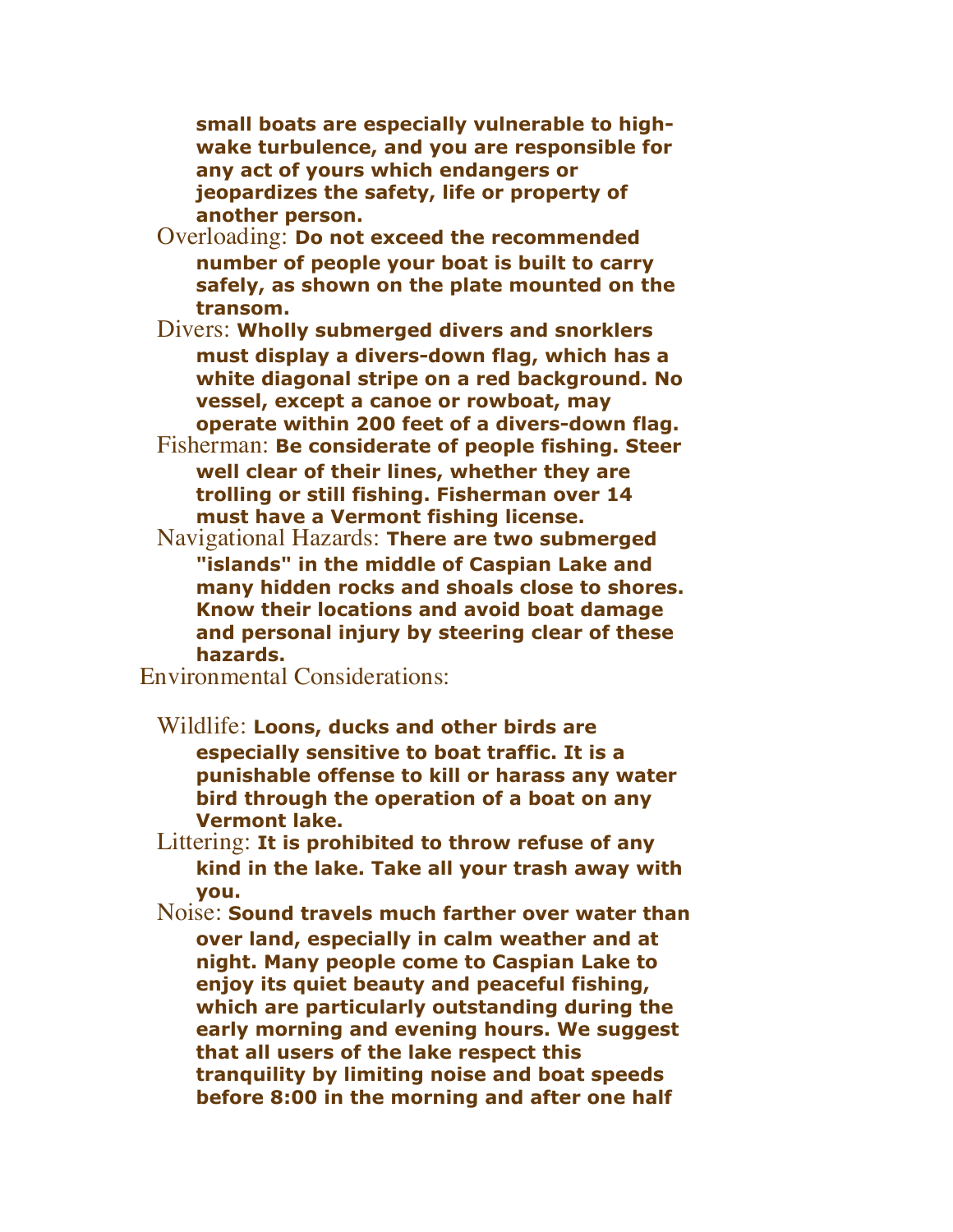**hour before sunset.**

Sunday Concerts: **During July and August, concerts are broadcasted every Sunday evening at the south end of the lake. It is requested that motorboats not operate in the area while concerts are in progress.**

Aquatic Nuisance Species:

Eurasian Watermilfoil: **This prolific aquatic plant found in Lake Champlain and many inland lakes in Vermont interferes with boating, fishing and swimming, and displaces native plants. It is easily spread when plant fragments are caught and moved on boat trailers, propellers, anchors and other equipment, or in live wells.**

Zebra Mussel: **These are tiny D shaped mollusks that are well established in Lake Champlain. They clog water intake pipes, damage boat engines, obscure historic shipwrecks, and alter native species populations. Adult zebra mussels can attach and be moved on boat hulls, engines and other equipment. Microscopic larva can get trapped and moved in water of boat engines, bilges, bait buckets, and live wells.**

Water Chestnuts: **This prolific annual plant is found in southern Lake Champlain, Lake Bomoseen, and a few inland lakes. It interferes with boating, hunting and fishing, and displaces native plants. It is spread by seeds or rosettes caught on boats and equipment.**

Alewife: **This small bait fish was recently found in Lake St. Catherine. It may displace our native forage fish and can be introduced to new waterbodies if it is accidentally caught and used for bait, or dumped from bait buckets or live wells.**

Swimming Area:

Entry Prohibited: **All vessels, including windsurfers and canoes are prohibited from entering the designated swimming area at the public**